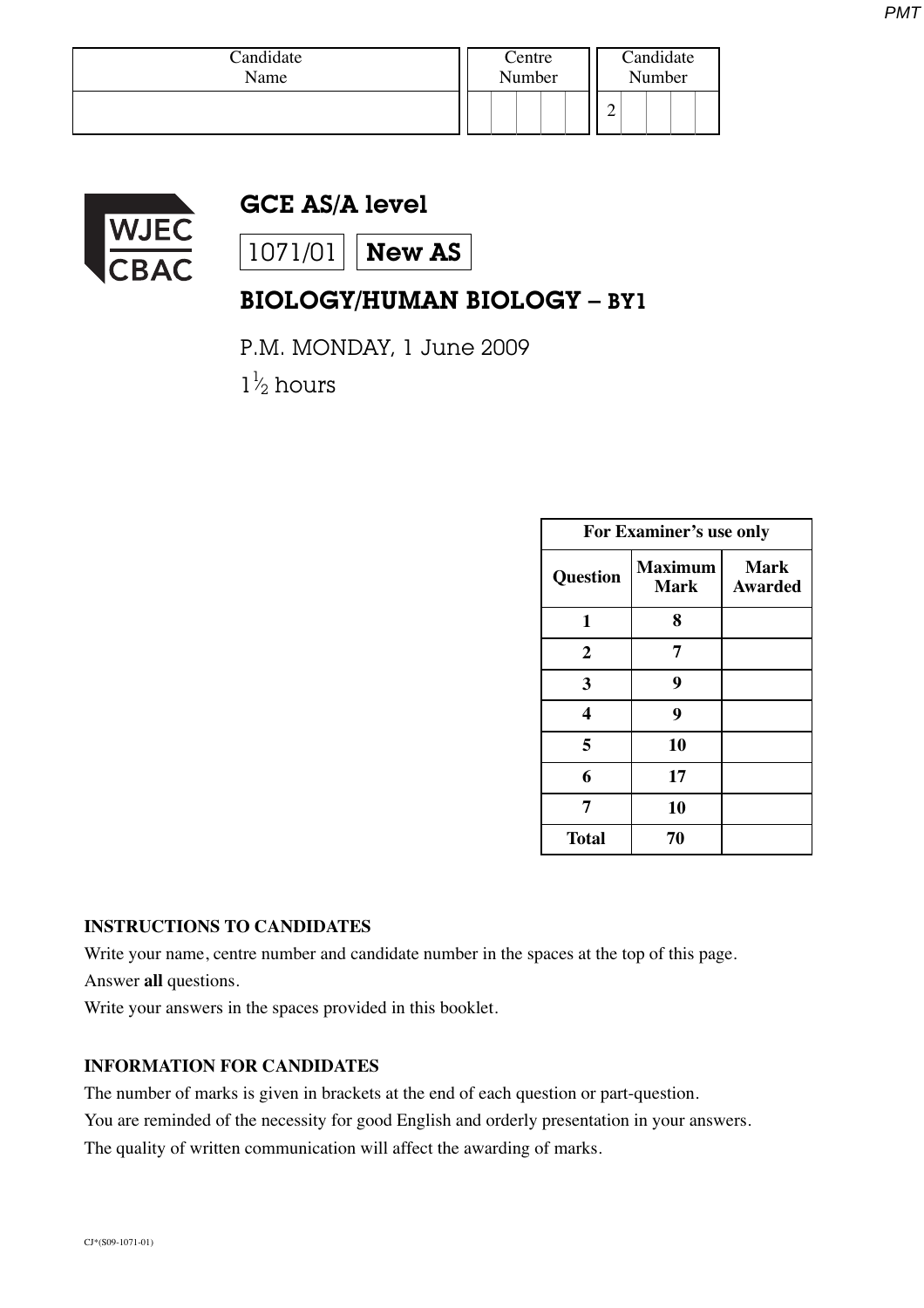# 2 Examiner only

**1.** *(a)* The following table compares plant and animal cells. Complete the table by placing a tick (√) in the appropriate box if the structure is present. Place a cross (**×**) in the box if the structure is not present. [2]

| <i>Structure</i> | Plant Cell | Animal Cell |
|------------------|------------|-------------|
| Centrioles       |            |             |
| Mitochondria     |            |             |
| Chloroplasts     |            |             |

*(b)* (i) Draw **and label** a diagram to show a section through a typical mitochondrion. [3]

(ii) What is the function of mitochondria in cells? [1]

(iii) Name a type of cell in which you would expect to find large numbers of mitochondria. [1]

**....................................................................................................................................................................................................................**

(iv) Explain why the cell you have chosen contains large numbers of mitochondria. [1]

**....................................................................................................................................................................................................................**

**....................................................................................................................................................................................................................**

**....................................................................................................................................................................................................................**

**(Total 8 marks)**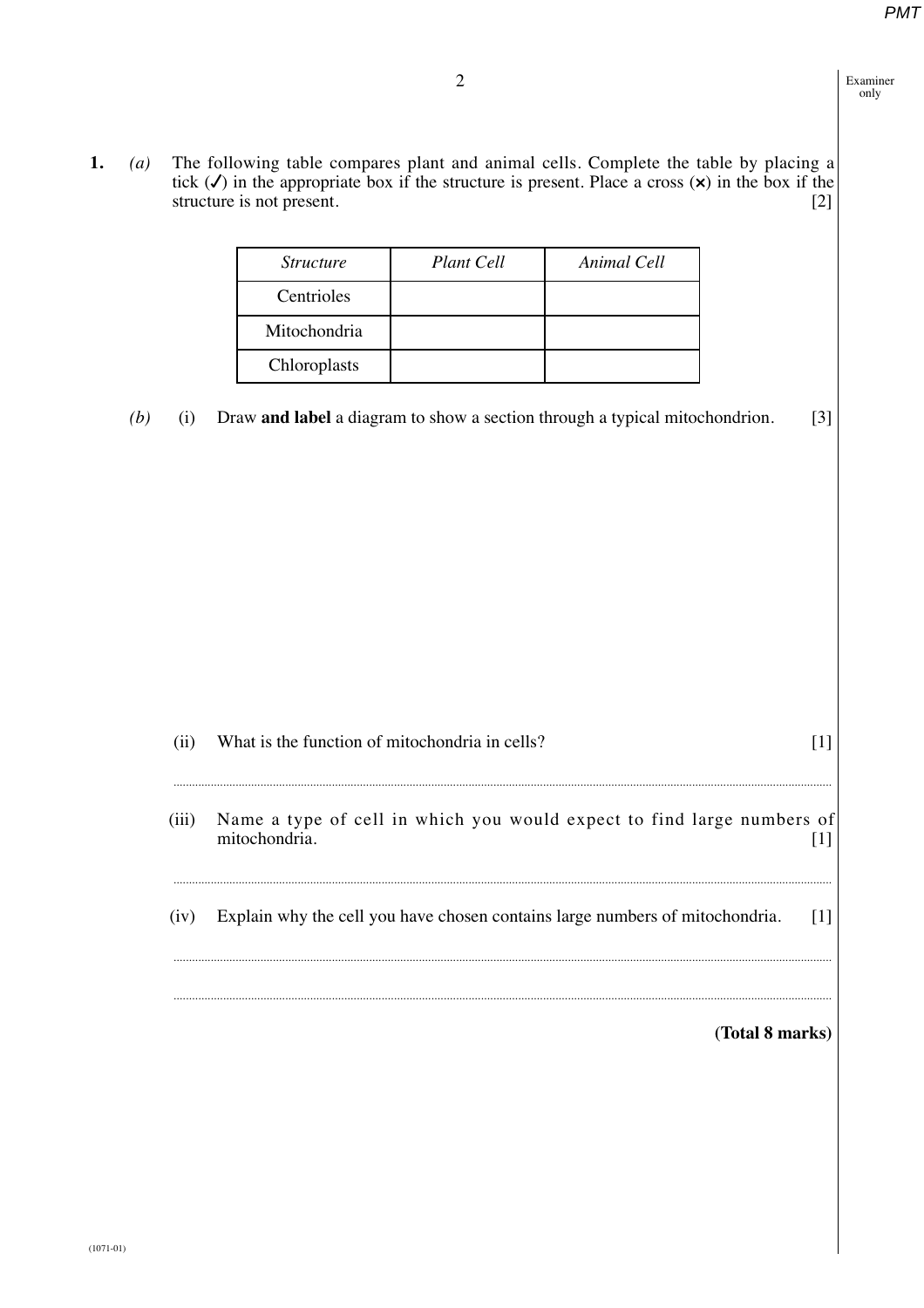Examiner



Turn over.

 $2.$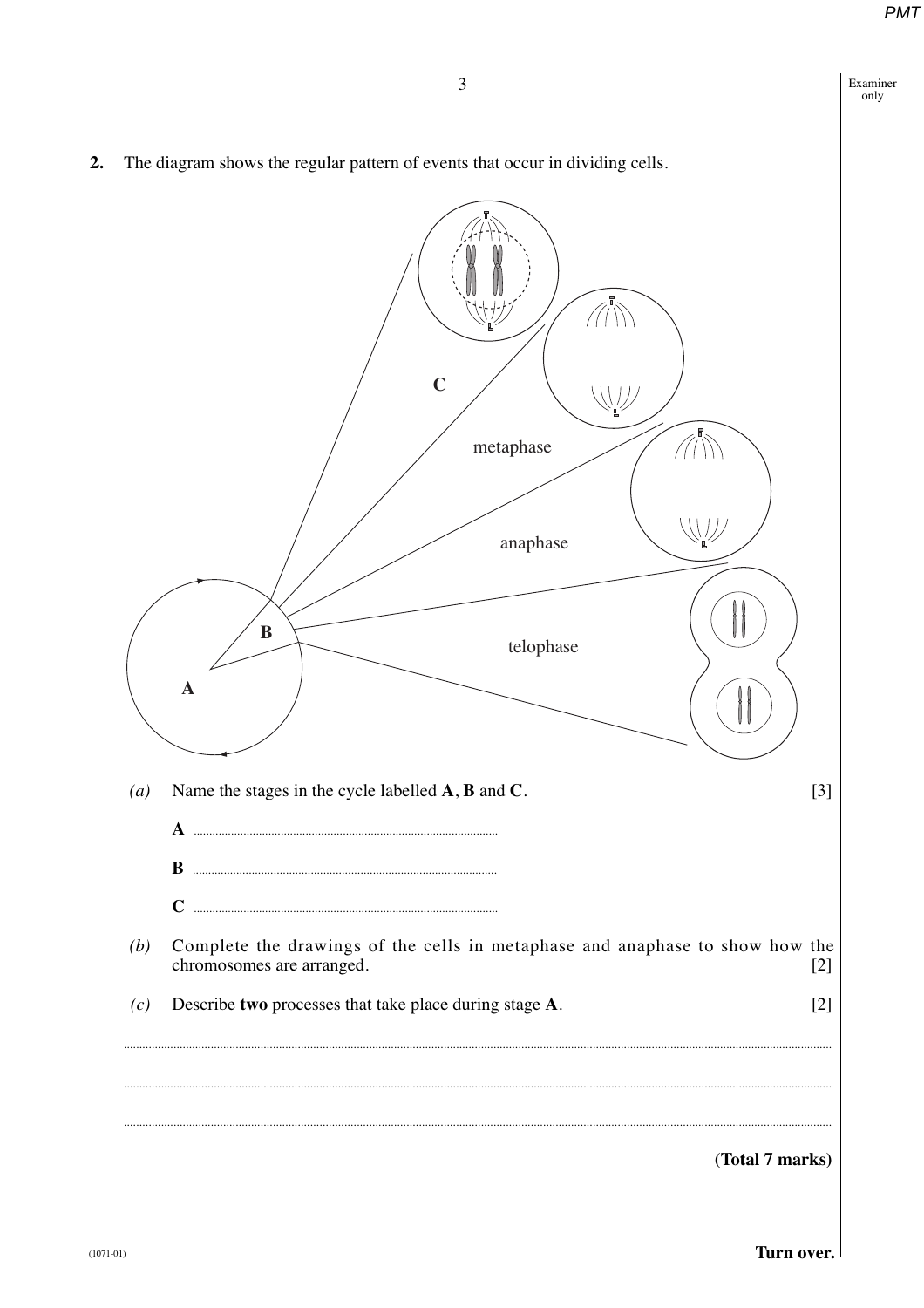Examiner

 $\frac{1}{\text{only}}$ 

 $[2]$ 

 $3.$  $(i)$ Draw a simple labelled diagram to show how the three parts of a nucleotide are  $(a)$ arranged.  $\lceil 3 \rceil$ 

- How do nucleotides of RNA differ from nucleotides of DNA?  $(ii)$
- The DNA molecule is a double helix. It may be described as a coiled ladder.  $(b)$



(Total 9 marks)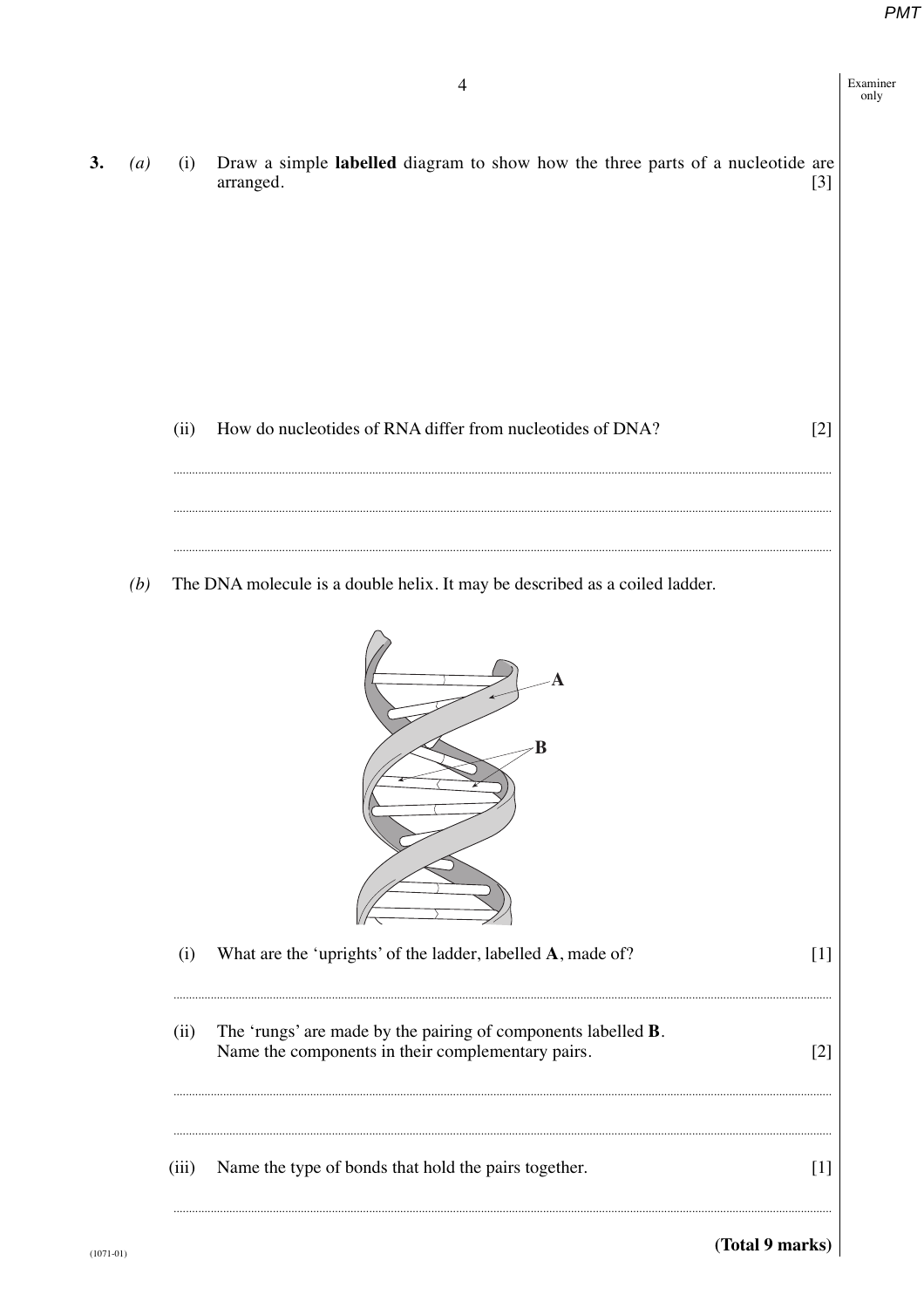**BLANK PAGE**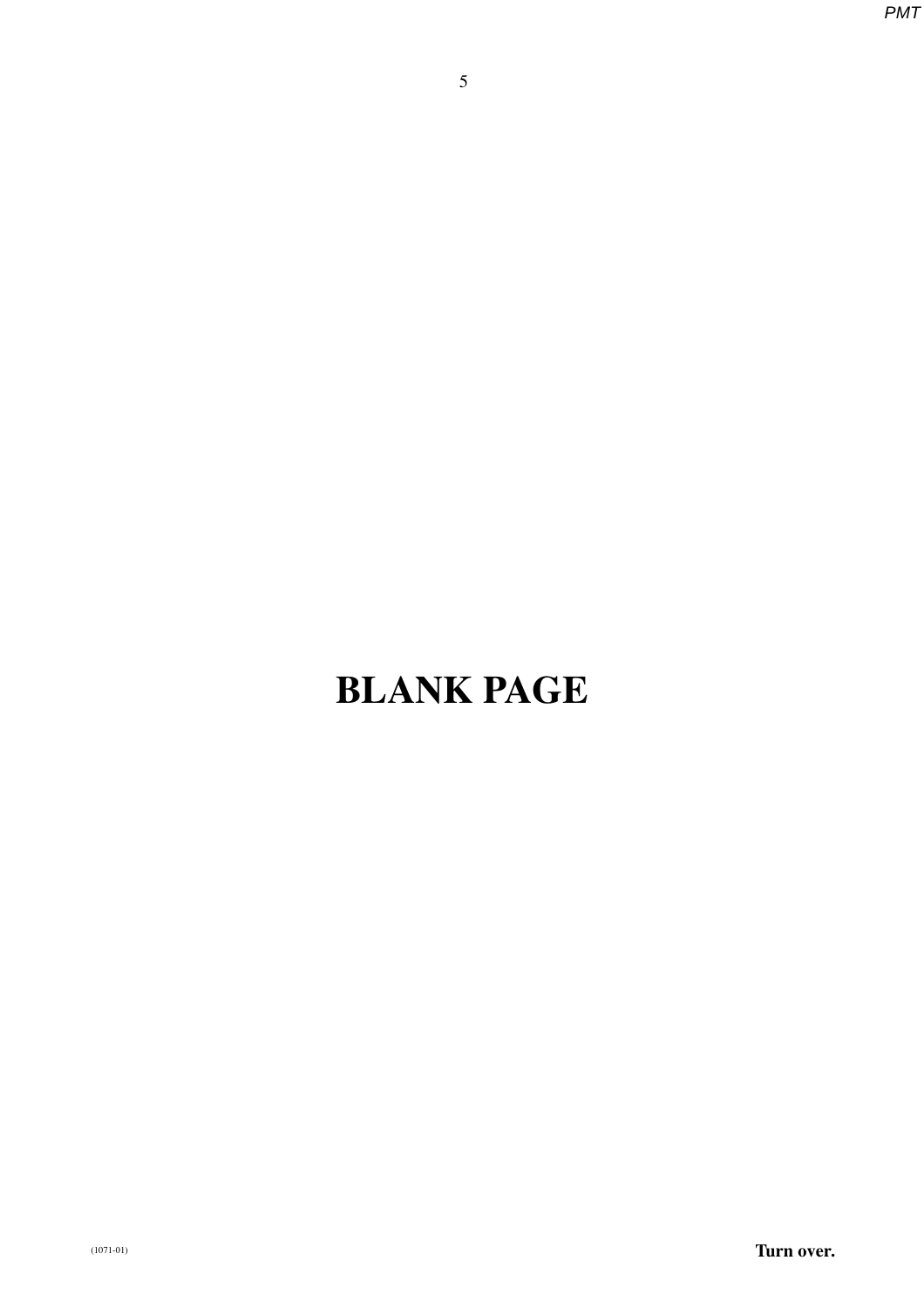Examiner

only The diagram represents a model of a biological membrane. This model has been described as  $\overline{4}$ . 'a phospholipid sea with protein icebergs'. Charged part of protein molecule Uncharged part of protein molecule Name the model, proposed by Singer and Nicholson in 1972.  $(a)$  $(i)$  $[1]$ Select a single phospholipid molecule in the diagram and label the part which is  $(ii)$ hydrophilic and the part which is hydrophobic.  $[1]$ The proteins are drawn to give some indication of their tertiary structure.  $(b)$ Explain the difference between secondary and tertiary structure of protein molecules including reference to the type of bonds involved.  $[4]$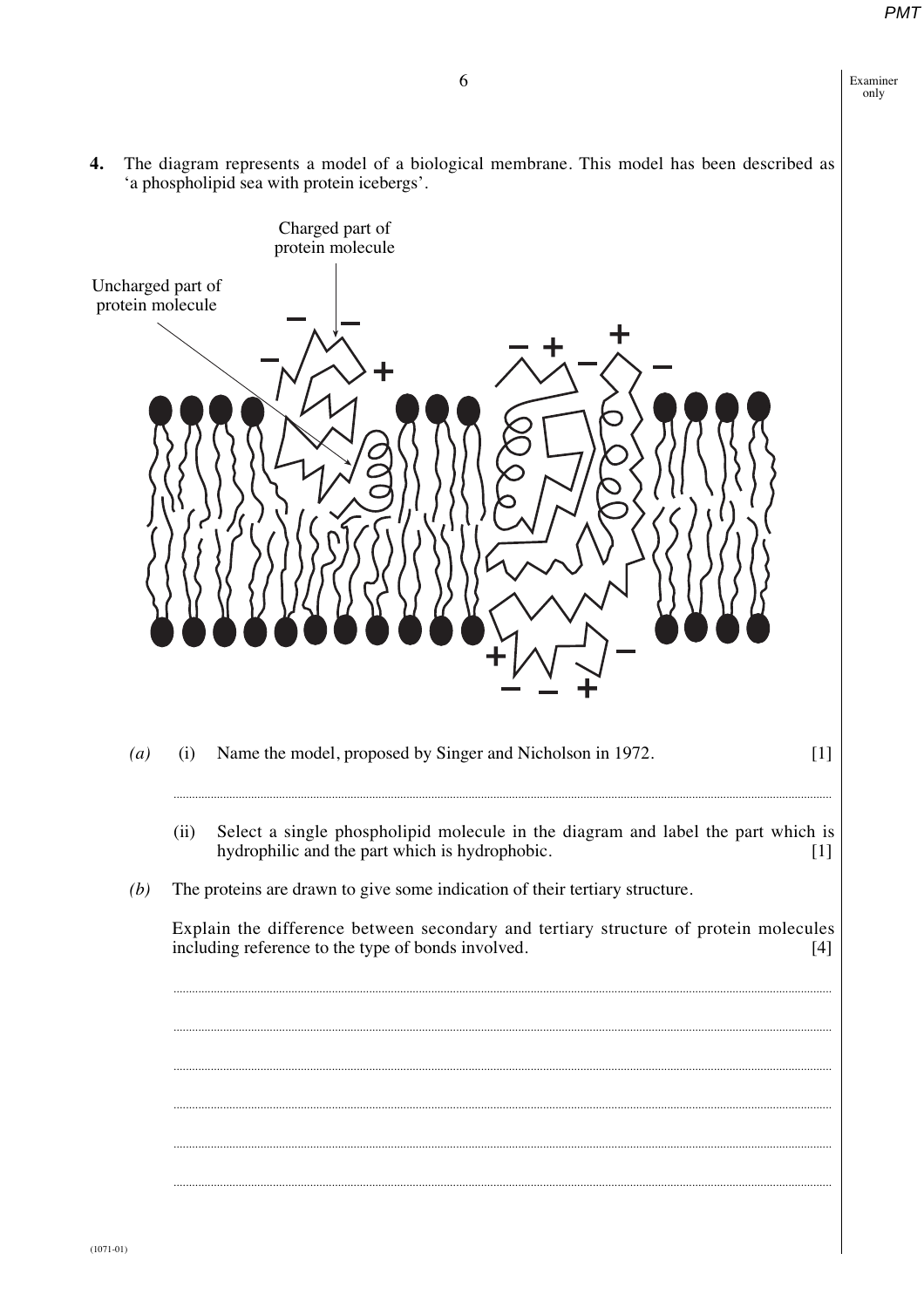#### Examiner only

With reference to the diagram and your answer to part  $(a)$  (ii), explain how the  $(c)$  $(i)$ distribution of charged and uncharged parts determine the position a protein will take up in a membrane.  $[2]$ 

The diagram below shows another protein.  $(ii)$ 



Suggest how this protein would position itself in the membrane.

 $[1]$ 

(Total 9 marks)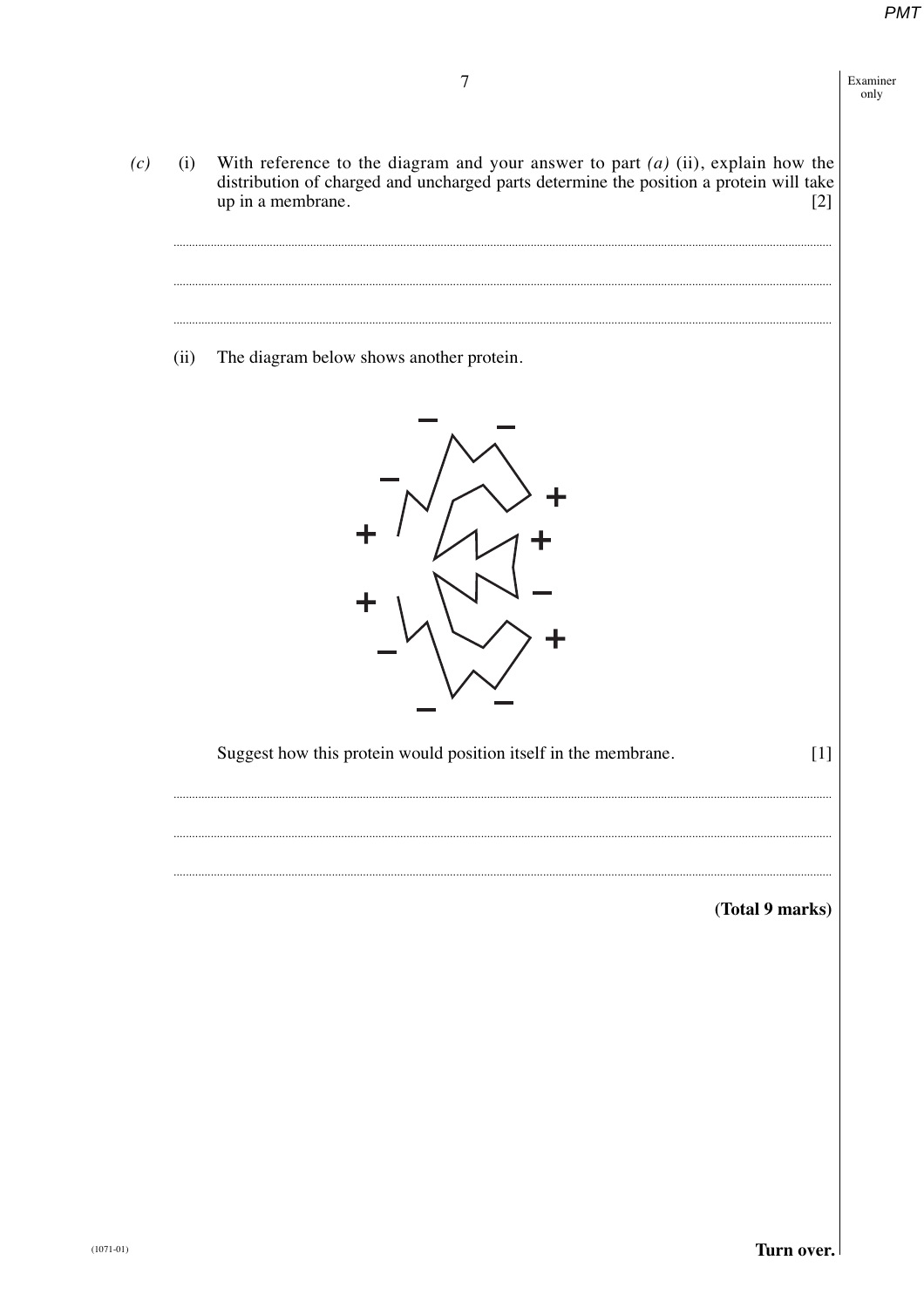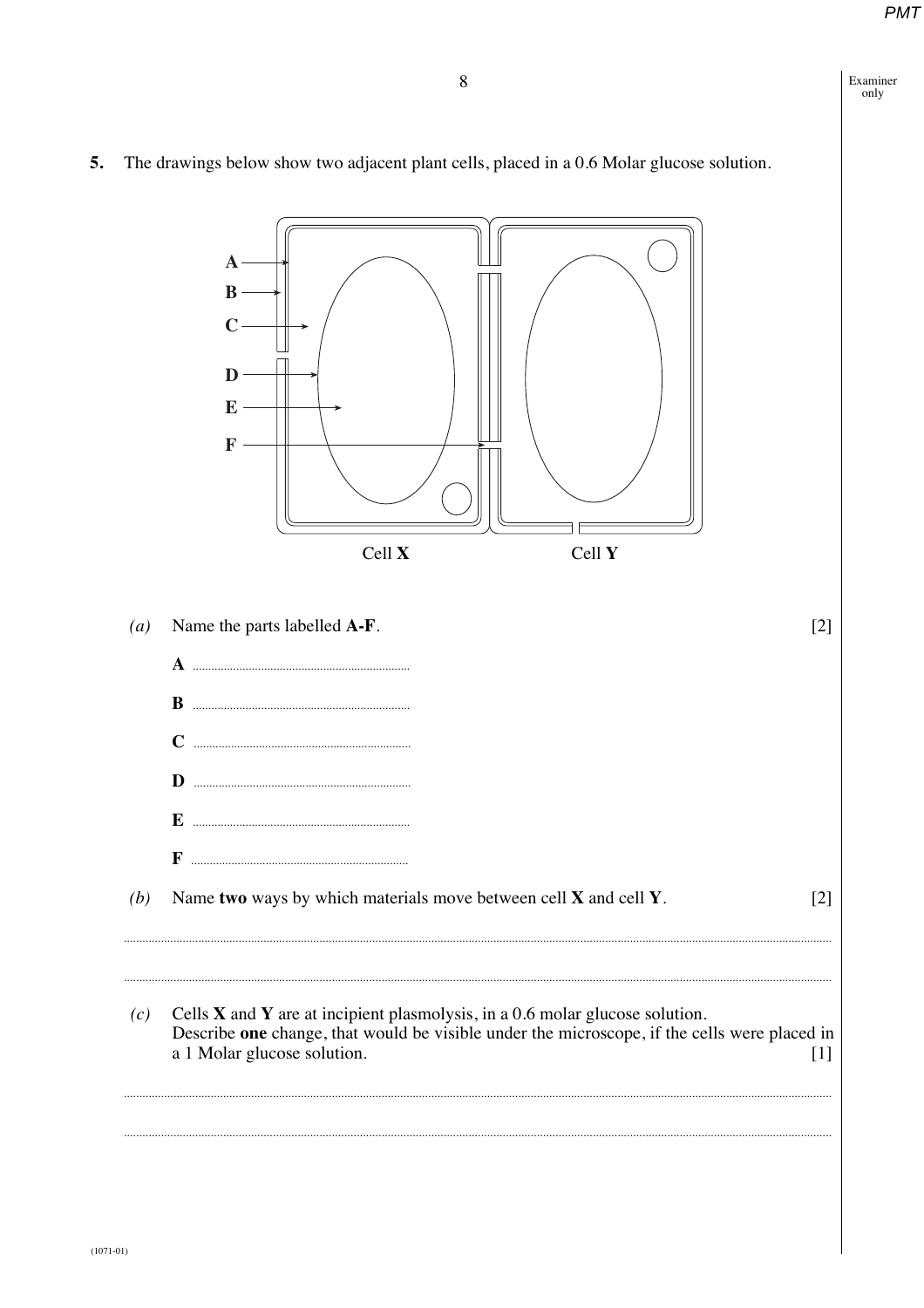Examiner only

The water potential of vacuolated cells is represented by the equation:  $(d)$ 

$$
\Psi_{cell} = \Psi_s + \Psi_p
$$

- Define the term water potential.  $[1]$  $(i)$ Give the value of  $\Psi_p$  in cells at incipient plasmolysis.  $(ii)$  $[1]$
- Two different cells  $P$  and  $Q$  are adjacent to one another in a plant. Calculate the  $(iii)$ missing values for each cell and complete the following table.  $[2]$

| Cell | $\frac{\Psi_{\text{cell}}}{kPa}$ | w<br>kPa | kPa    |
|------|----------------------------------|----------|--------|
| P    |                                  | $-1200$  | $+500$ |
|      | $-300$                           |          | $+300$ |

In which direction will water move between these two cells?  $(iv)$ 

 $[1]$ 

(Total 10 marks)

...................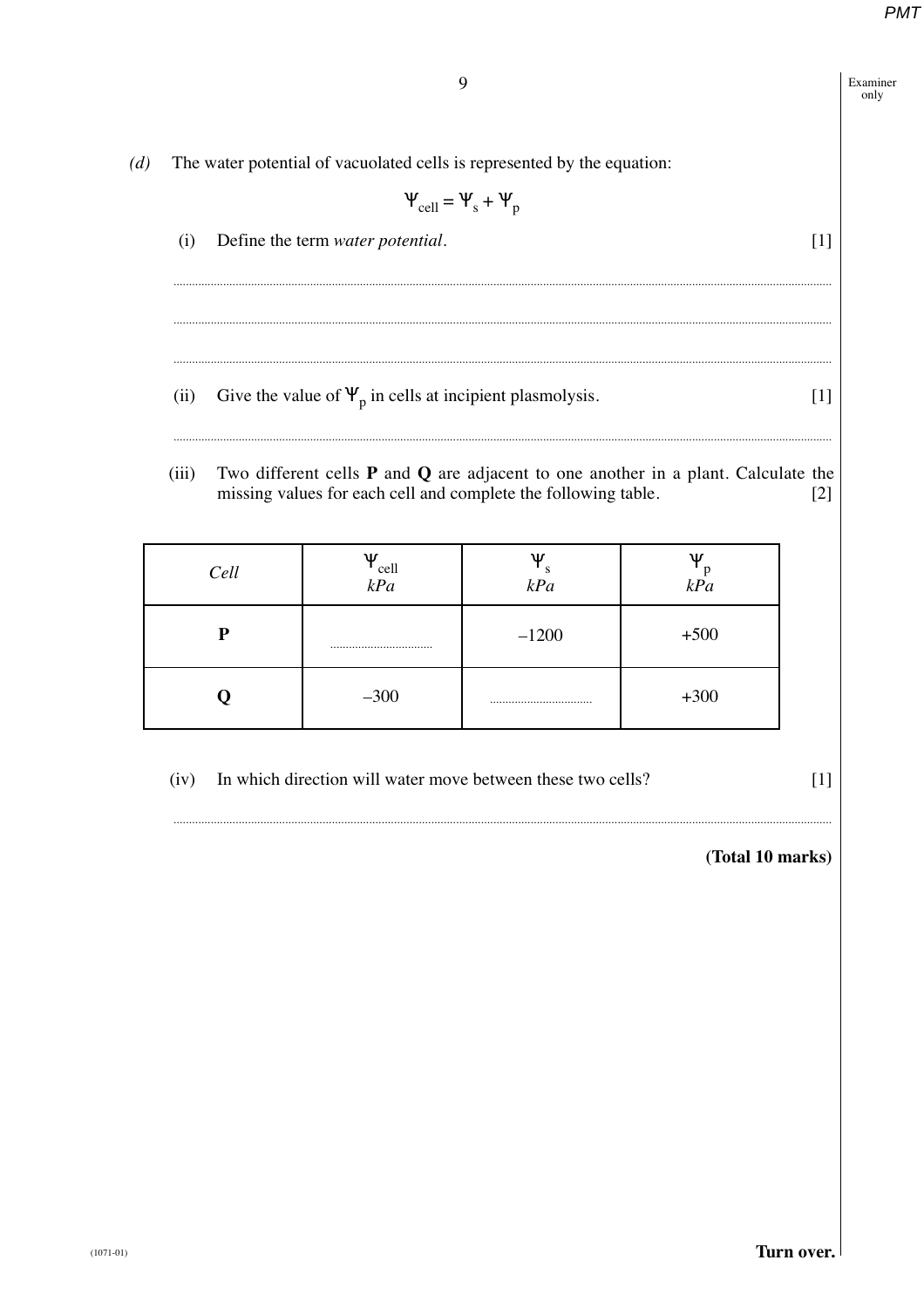**BLANK PAGE**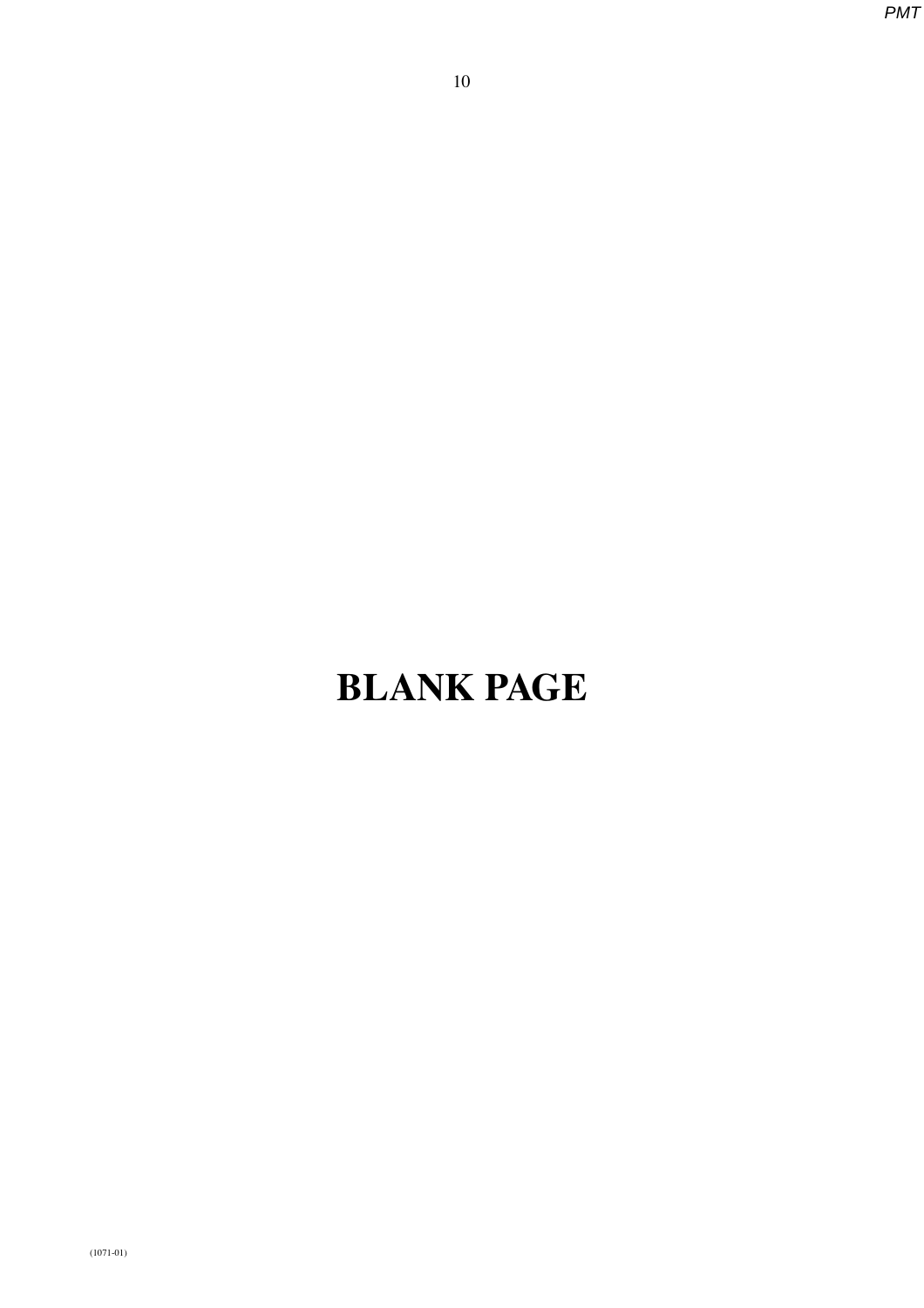**6.** *(a)* (i) Complete the diagram to show the reaction between two molecules of glucose and the products formed. [3]



| (11)  | Name the organic molecule formed.                         |  |
|-------|-----------------------------------------------------------|--|
| (111) | Name the inorganic molecule released during the reaction. |  |
| (iv)  | Name the type of reaction.                                |  |

## **(Question continues overleaf)**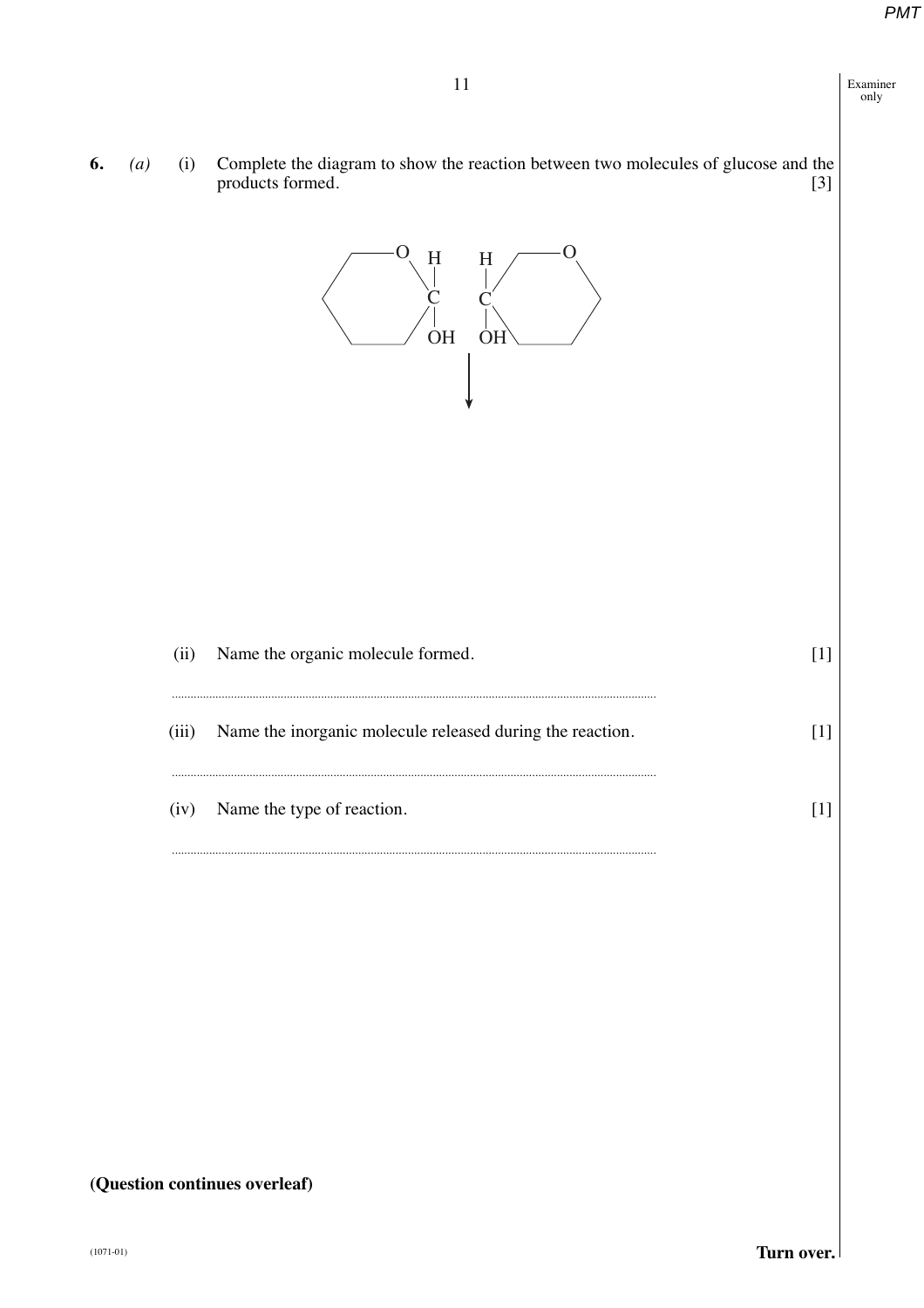only

#### 12 Examiner

- *(b)* One species of bacterium *Streptococcus mutans* produces the enzyme glucosyl transferase that catalyses the polymerisation of glucose molecules. Polymers of glucose form part of the plaque on teeth which leads to dental disease.
	-
	- (i) What is polymerisation? [1]
	- (ii) Two scientists, Devulapalle and Mooser carried out experiments using the enzyme glucosyl transferase and found that its activity was affected by the presence of iron sulphate. They published the following results.

**....................................................................................................................................................................................................................**

| Iron II sulphate<br>concentration<br>(mM) | glucosyl transferase activity<br>(labelled product µmoles) |
|-------------------------------------------|------------------------------------------------------------|
| 0.0                                       | 60.0                                                       |
| 1.0                                       | 25.2                                                       |
| 2.0                                       | 12.0                                                       |
| 3.0                                       | 5.2                                                        |
| 4.0                                       | 2.4                                                        |
| 5.0                                       | 1.6                                                        |
| 6.0                                       | 1.2                                                        |

*(J Dent Res 80: 466-469, 2001)*

Plot the data as a suitable graph on the grid provided. [3]

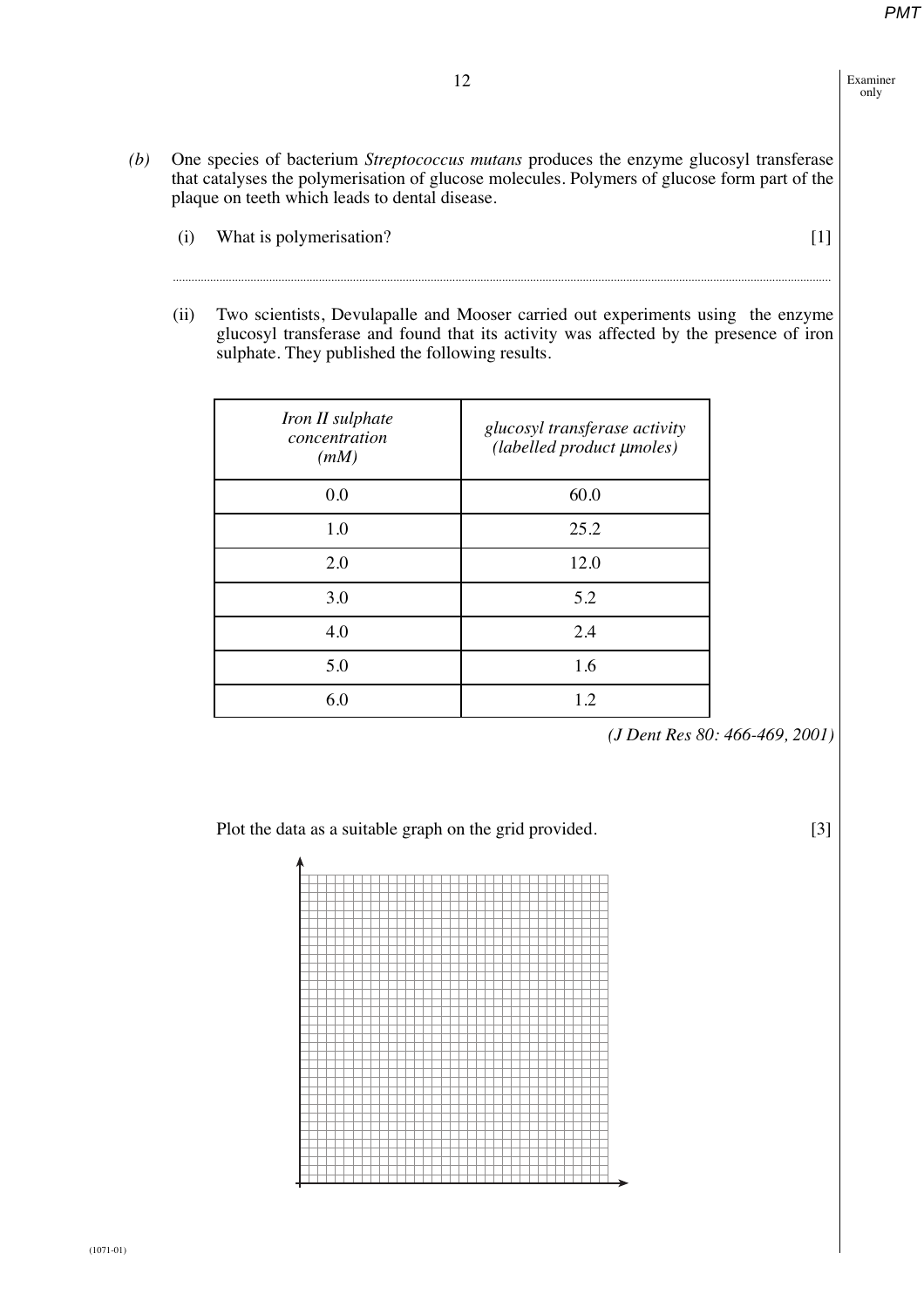Examiner<br>only

| Calculate the percentage by which a 3mM iron sulphate solution would decrease the<br>activity of the enzyme. Show your workings.<br>$\lceil 2 \rceil$<br>Devulapalle and Mooser discovered that the iron sulphate acted as a competitive<br>inhibitor. Describe the mechanism by which competitive inhibitors decrease the<br>$\lceil 3 \rceil$ |
|-------------------------------------------------------------------------------------------------------------------------------------------------------------------------------------------------------------------------------------------------------------------------------------------------------------------------------------------------|
|                                                                                                                                                                                                                                                                                                                                                 |
|                                                                                                                                                                                                                                                                                                                                                 |
|                                                                                                                                                                                                                                                                                                                                                 |
|                                                                                                                                                                                                                                                                                                                                                 |
|                                                                                                                                                                                                                                                                                                                                                 |
| Suggest a possible use for the discoveries made by Devulapalle and Mooser.<br>$[1]$                                                                                                                                                                                                                                                             |
| (Total 17 marks)                                                                                                                                                                                                                                                                                                                                |
|                                                                                                                                                                                                                                                                                                                                                 |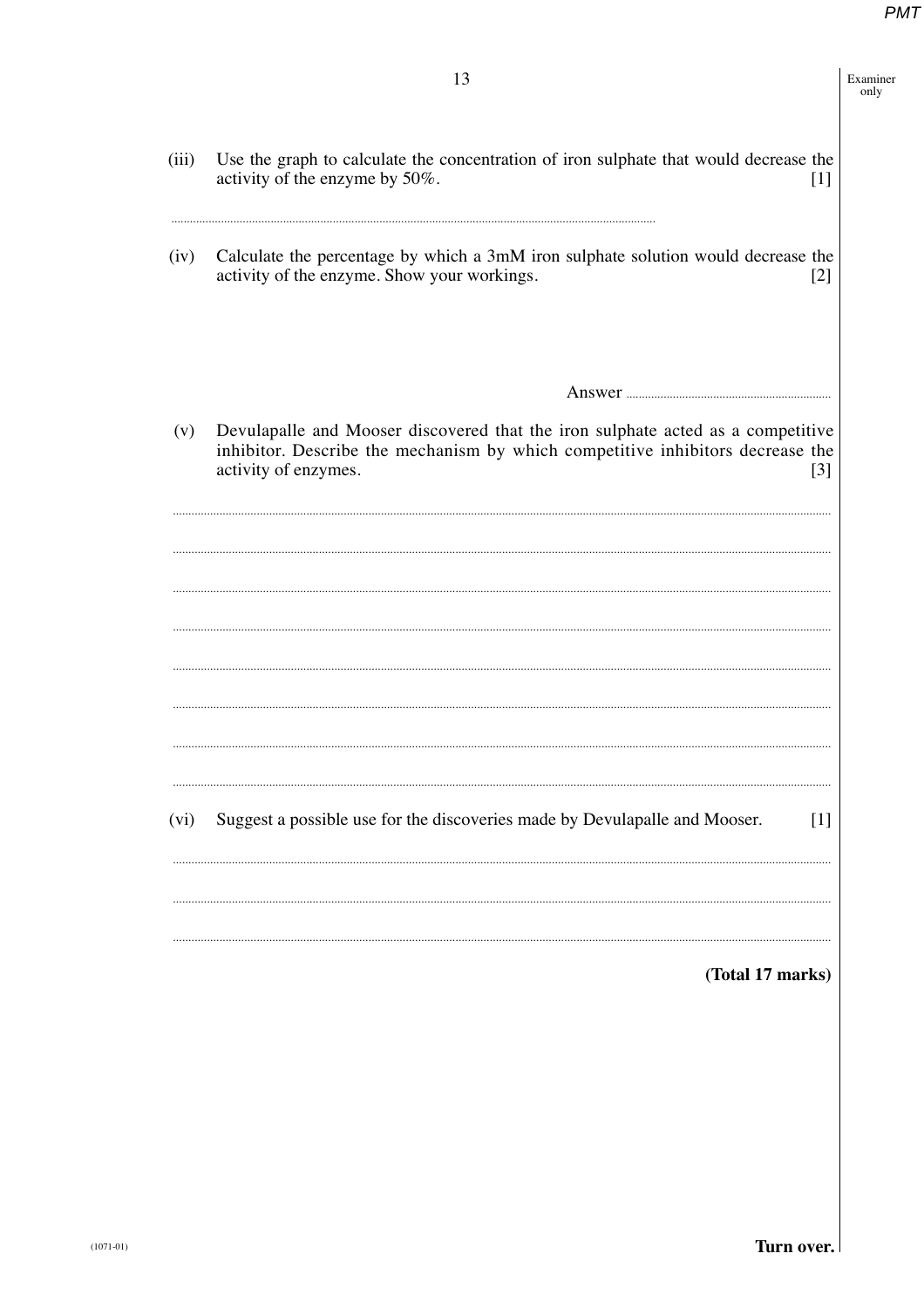Examiner  $\frac{1}{\text{only}}$ 

 $[10]$ 

Draw a labelled diagram to show the structure of a prokaryote cell. Explain how a

Answer one of the following questions.

Any diagrams included in your answer must be fully annotated.

typical eukaryote cell differs from a prokaryote.

7.

Either,  $(a)$ 

| <b>Or</b>   | (b) What are immobilised enzymes? Describe the advantages of their use and how they are used in biosensors. $[10]$ |
|-------------|--------------------------------------------------------------------------------------------------------------------|
|             |                                                                                                                    |
|             |                                                                                                                    |
|             |                                                                                                                    |
|             |                                                                                                                    |
|             |                                                                                                                    |
|             |                                                                                                                    |
|             |                                                                                                                    |
|             |                                                                                                                    |
|             |                                                                                                                    |
|             |                                                                                                                    |
|             |                                                                                                                    |
|             |                                                                                                                    |
|             |                                                                                                                    |
|             |                                                                                                                    |
|             |                                                                                                                    |
|             |                                                                                                                    |
|             |                                                                                                                    |
|             |                                                                                                                    |
| $(1071-01)$ |                                                                                                                    |
|             |                                                                                                                    |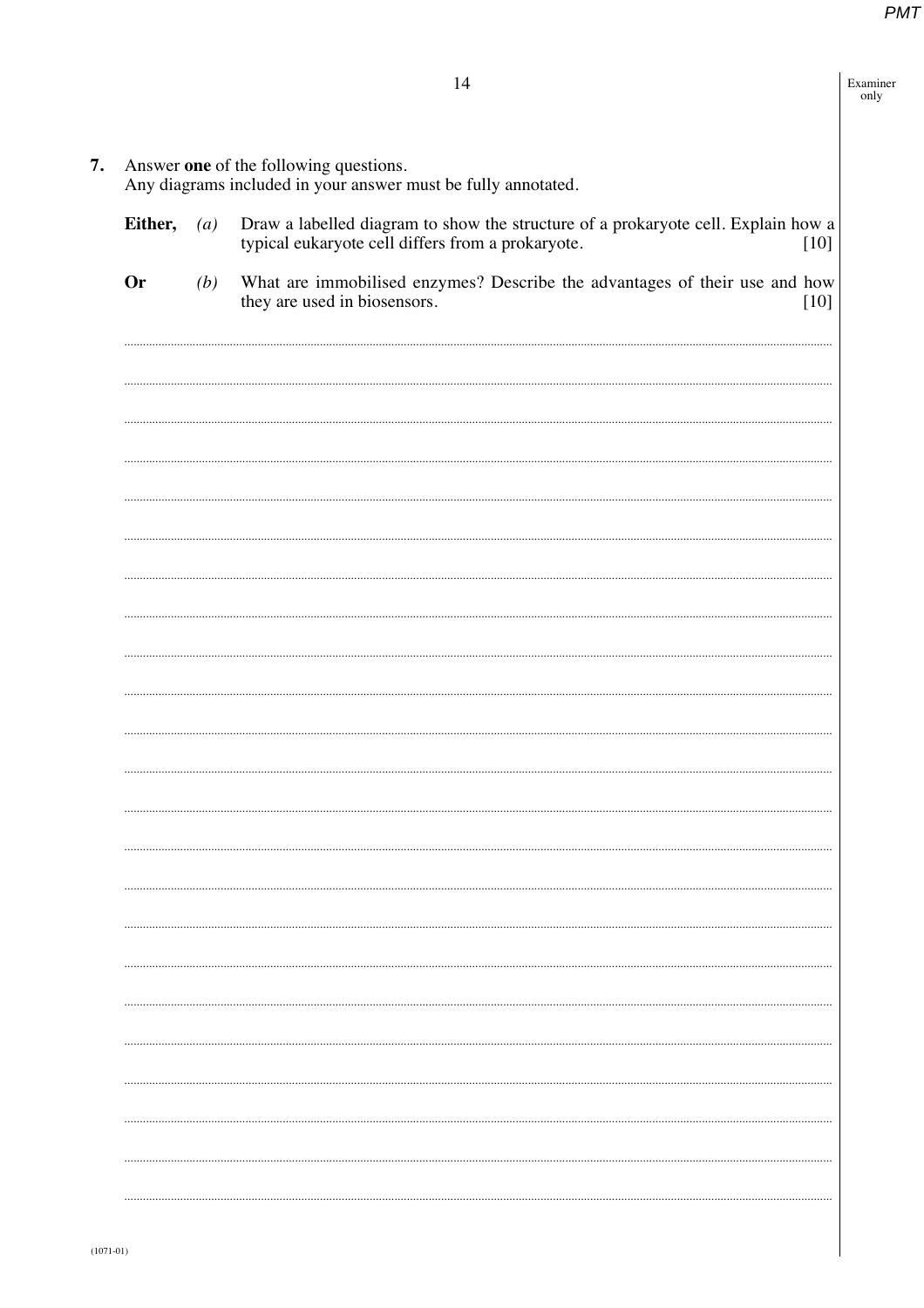| 15 | Examiner<br>only |
|----|------------------|
|    |                  |
|    |                  |
|    |                  |
|    |                  |
|    |                  |
|    |                  |
|    |                  |
|    |                  |
|    |                  |
|    |                  |
|    |                  |
|    |                  |
|    |                  |
|    |                  |
|    |                  |
|    |                  |
|    |                  |
|    |                  |
|    |                  |
|    |                  |
|    |                  |
|    |                  |
|    |                  |
|    |                  |
|    |                  |
|    |                  |
|    |                  |
|    |                  |
|    |                  |